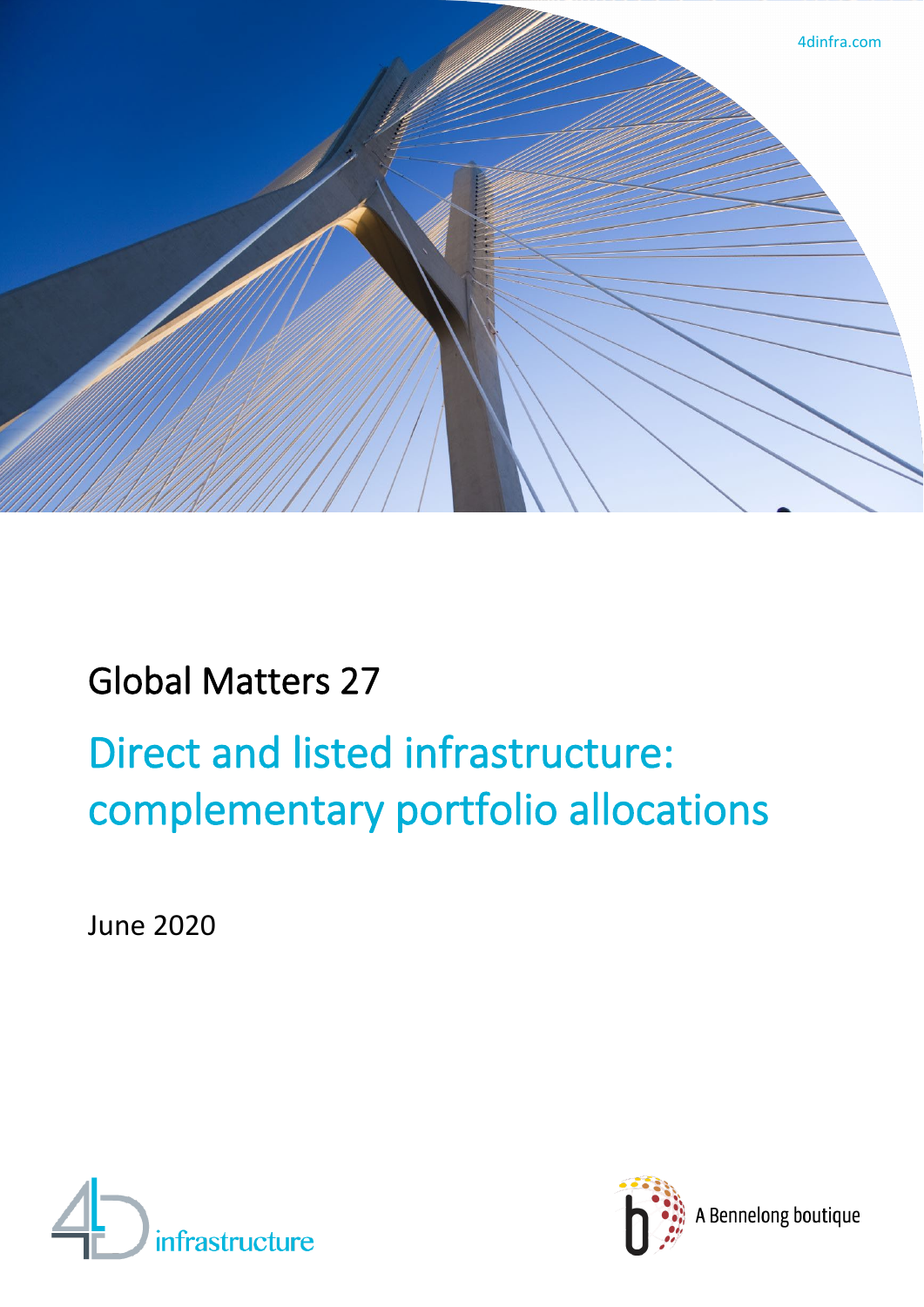**Over the past decade, investment allocations to private infrastructure have more than quadrupled from \$129 billion to \$582 billion[1](#page-1-0) . This increased flow of funds into the asset class is expected to continue, driven by the continued inflow of capital into superannuation funds, pension funds, insurance companies and sovereign wealth funds; and their appetite for low volatility cashflow generating investments. Indeed, the allocation of funds to direct infrastructure is expected to exceed \$1 trillion by 2023[2](#page-1-1) .**

**An alternative to direct infrastructure investment is investing in infrastructure companies listed on global equity markets, either directly or through dedicated listed infrastructure managers. Listed infrastructure started to be recognised as its own asset class around 2005, with dedicated listed infrastructure funds like the 4D Global Infrastructure Fund becoming available to investors.** 

**In this article, Senior Investment Analyst Peter Aquilina[3](#page-1-2) and Global Portfolio Manager Sarah Shaw discuss why 4D Infrastructure believes direct and listed allocations complement each other in portfolio construction. They invest in the same type of assets – if not the exact same asset – while providing investors different ways to access the asset class depending on the investor's appetite for asset concentration versus diversity, liquidity versus volatility, fees, execution risk, etc. With listed infrastructure allocations lagging direct infrastructure allocations, and with listed equity market valuations depressed, we believe a real opportunity has emerged in the listed infrastructure market.**

### **Contents**

infrastructure

| 3. Is there a valuation dislocation between direct and listed infrastructure investments?  6 |  |
|----------------------------------------------------------------------------------------------|--|
| 4. Why is the direct infrastructure market paying more for assets than listed?  8            |  |
|                                                                                              |  |
|                                                                                              |  |
|                                                                                              |  |
|                                                                                              |  |
|                                                                                              |  |

<span id="page-1-0"></span><sup>1</sup> Preqin 2020 Global Infrastructure Report – *In Focus: How Big Will Infrastructure Get?*

<span id="page-1-1"></span><sup>2</sup> Preqin 2020 Global Infrastructure Report – *In Focus: How Big Will Infrastructure Get?*

<span id="page-1-2"></span><sup>&</sup>lt;sup>3</sup> Peter Aquilina spent 10 years on the direct infrastructure side before transitioning to listed infrastructure investing at 4D Infrastructure.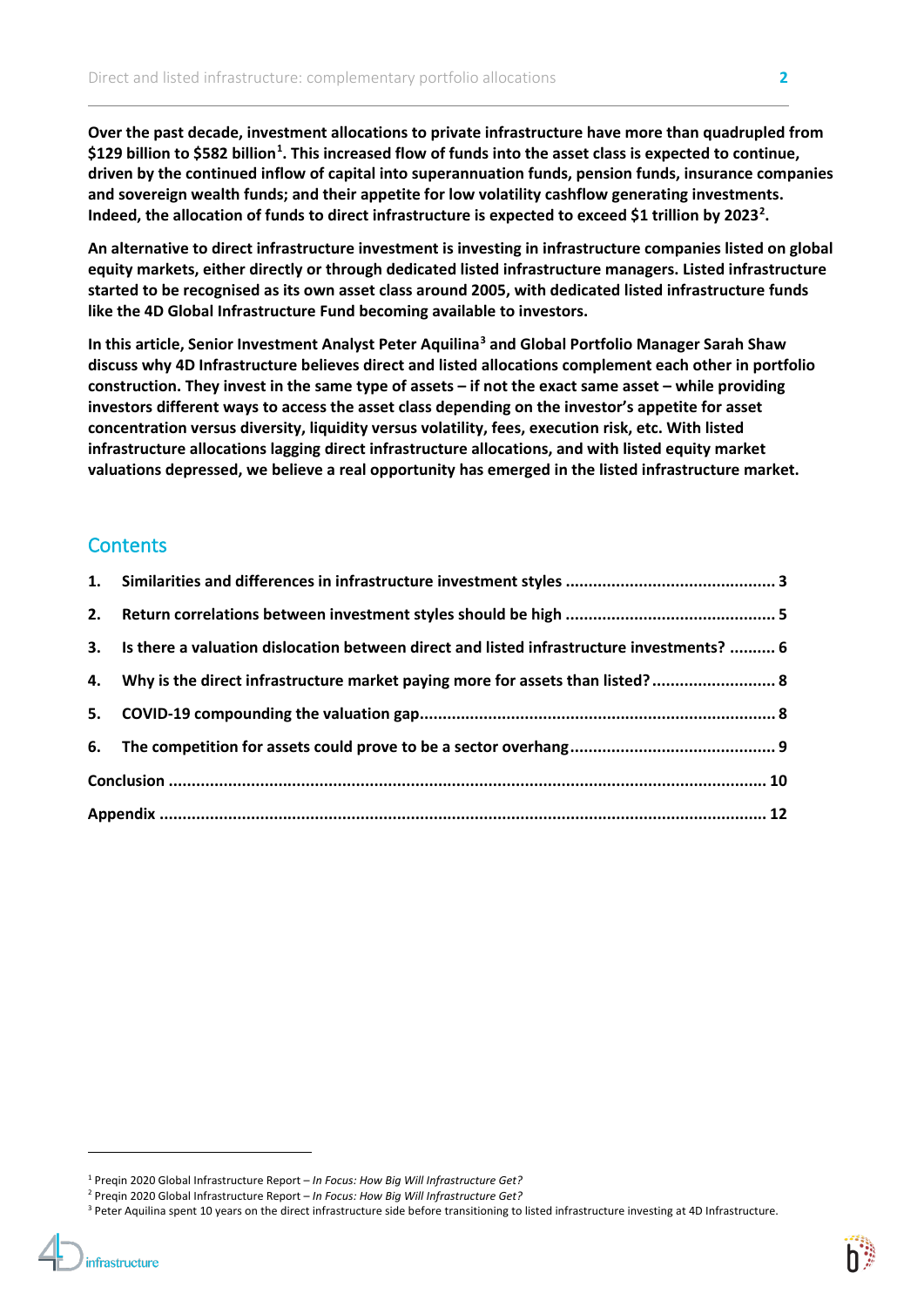## 1. Similarities and differences in infrastructure investment styles

**Direct/unlisted infrastructure** involves taking a direct stake(s) in infrastructure companies/assets (used interchangeably below for direct investment) which are not typically traded on public equity markets. The investor is often looking for control or management influence. These assets are revalued periodically at the discretion of the investor, or in line with accounting and regulatory standards. Direct infrastructure investors occasionally acquire holdings in companies that have securities traded on public markets. Usually this involves acquiring large stakes, often with positive or negative control provisions (e.g. the listed Vienna Airport is partly owned by IFM, a major player in the direct space).

**Listed infrastructure** involves investing in infrastructure companies which are traded on public equity markets. Relatively smaller shareholdings are taken in publicly traded shares, generally with no management control associated. As these companies are publicly traded, they are repriced daily by equity markets and can be bought and sold in a timely manner (providing liquidity).

#### **Similarities**

Direct and listed infrastructure investors invest in fundamentally the same type of, if not the exact same, underlying assets. Their definition of infrastructure is the same or very similar, and they are both looking for real assets with infrastructure characteristics that underpin long-term visible and resilient earnings. At 4D, we believe direct and listed infrastructure exposure simply offers investors different means of accessing the same asset class.

#### *Figure 1: Listed vs unlisted similarities*

#### Similarities: asset level

- $\triangleright$  Same type of fundamental assets if not the exact same assets
- Employs same fundamental valuation techniques
- $\triangleright$  Regular movement of assets between listed and unlisted space
- Over an investment cycle correlation between the asset classes is very high

**Listed and direct (unlisted) offers investors alternative options for accessing the same underlying assets and return profiles**

- *Same type of fundamental assets if not the exact same assets* direct and listed infrastructure investors fundamentally invest in the same type of assets, and in some cases exactly the same asset – for example, when direct managers take a large shareholding in listed companies (e.g. as noted above, Vienna Airport is partly owned by IFM) or where assets are partly owned by a listed entity and an unlisted investor (e.g. the 407 ETR toll road in Canada is owned by both Canadian pension funds and the Spanish listed operator Ferrovial).
- *Employ the same fundamental valuation techniques* direct infrastructure investors represent longterm investors, who are typically focused on cashflow generation and growth. This focus on cash is why direct investors generally utilise fundamental discounted cashflow (DCF) valuation techniques. Dedicated listed infrastructure investors also typically represent long-term investors, who are focused on the same cashflow generation of listed companies. The majority of these, including 4D, also adopt long-term DCF valuation techniques, supported by peer valuation metric analysis.
- *Regular movement between the listed and unlisted markets* there have been a number of examples where private investors have acquired listed companies (some will be flagged later in this article) as well as where privately held assets have found their way into a listed operator's hands. As outlined earlier,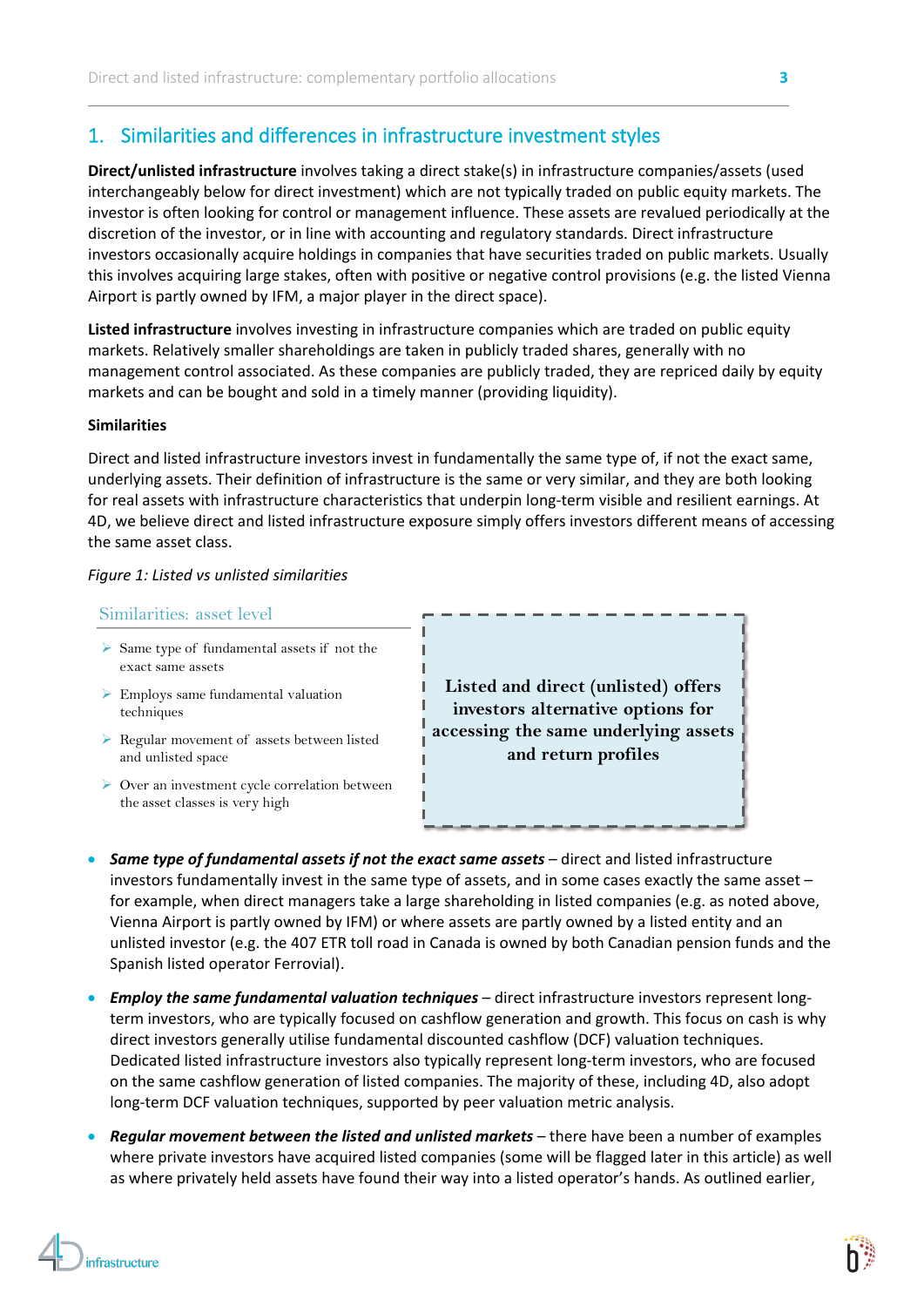there are also a number of examples where direct infrastructure managers hold significant shareholdings in companies that are available on listed markets.

• *Over a complete investment cycle there is a high correlation between the performance of the investment styles* – as illustrated in Figure 3.

#### **Differences**

Even though the underlying companies/assets of both direct and listed infrastructure investments are fundamentally the same, how investors access the asset class can differ significantly between the two investment styles. These key differences are summarised below:

#### *Figure 2: Listed vs unlisted differences*

#### Differences: access level

| Unlisted                                  | Listed                                                                        |
|-------------------------------------------|-------------------------------------------------------------------------------|
| Greater portfolio concentration risk<br>ш | Greater diversification                                                       |
| Largely illiquid                          | Greater liquidity                                                             |
| Limited availability of suitable assets   | Little to no execution risk                                                   |
| Greater acquisition risk                  | Generally lower gearing                                                       |
| Large teams with specialist skills        | Generally lower cost and cheaper fees                                         |
| Irregularly priced - low volatility       | In cycle volatility providing active managers the opportunity<br>to add alpha |

- *Concentration vs diversification* direct investors generally take large stakes in infrastructure assets which often include ongoing management/control obligations. This means that often the amount of different investments that can be held in a portfolio is limited. Most co-mingled direct managed funds include 10-15 different investments. Listed infrastructure funds, by contrast, offer much greater geographic and asset diversity. As an example, we at 4D build a portfolio of 30-60 equity investments. The individual listed companies we hold will often own a portfolio of assets themselves (e.g. Transurban owns or has holdings in 24 individual toll road concessions).
- *Liquidity* short term liquidity is difficult to achieve for direct infrastructure investments as it generally requires investors to sell all or a portion of holdings in assets, which can take significant time and cost in advisory services. If liquidity needs are urgent this process can lead to distressed sale processes, which results in value destruction. Conversely, listed investors can liquidate positions relatively easily, particularly if the investment process involves liquidity screens at the outset. This access to liquidity becomes particularly important if there is a call on capital, or an asset fundamentally changes and an investor seeks a fast exit from a market (e.g. owning utility assets in the UK in 2019 during the Jeremy Corbyn utility nationalisation campaign – direct investors tended to weather the risk, while listed investors could exit until the situation was clarified).
- *Availability of suitable assets* due to the illiquid nature of direct investments, investors typically target mature assets with strong cashflow generation from the outset of the investment. Listed investments include mature/operational companies as well as those involved in the development of new greenfield assets.
- *Higher gearing –* direct investors are generally more comfortable utilising higher leverage than their listed counterparts will tolerate. Leverage is also used by listed operators, but market pressures (particularly post the GFC) have seen management teams cap leverage at much lower levels than the direct market. This use of leverage can see direct investors achieving suitable equity returns based on higher investment valuations.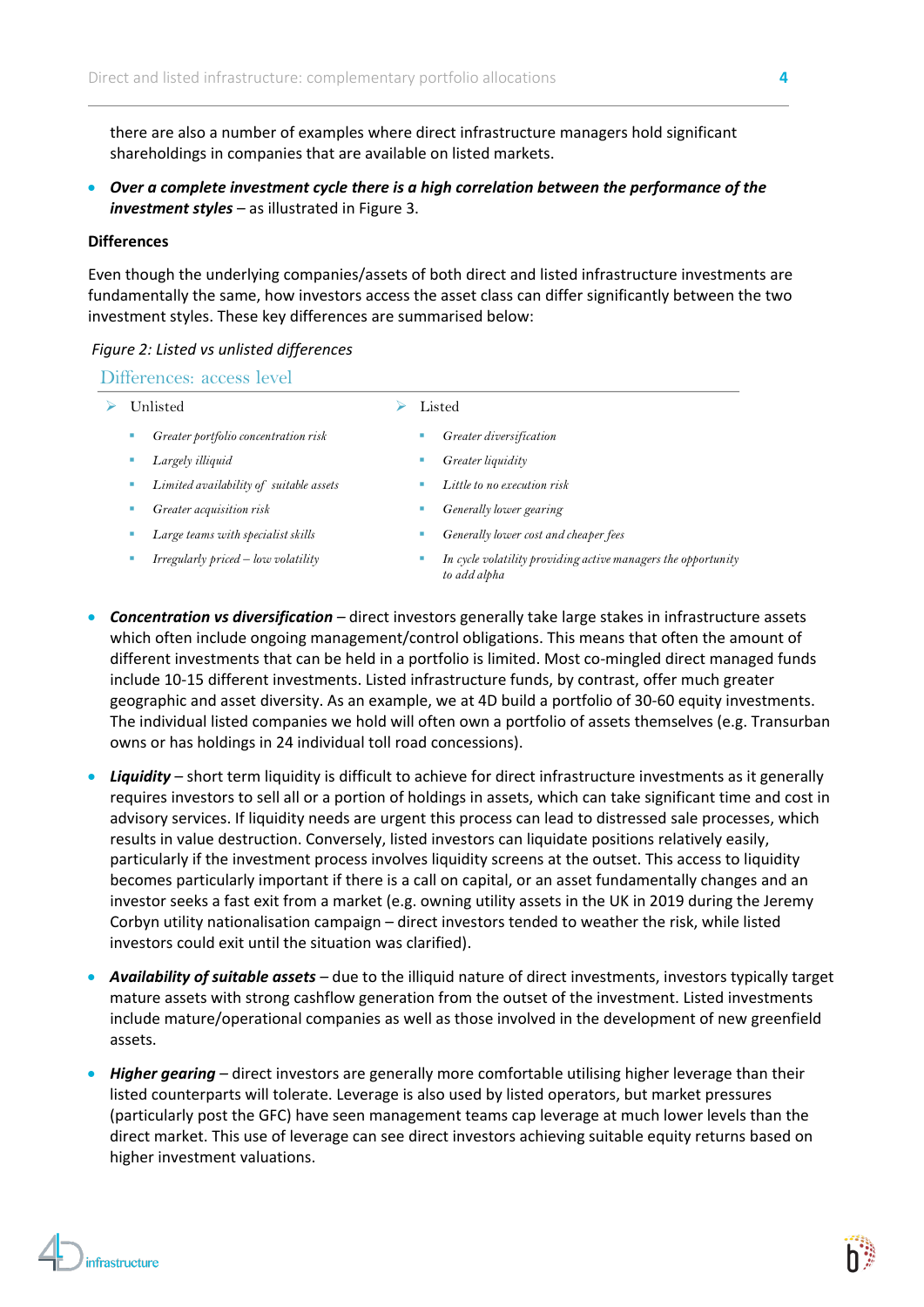- *Acquisition risk, and team size* the high levels of competition for suitable assets in the unlisted market means there is a risk that direct investors spend considerable time and money on unsuccessful acquisition processes. These investors also require large teams to undertake lengthy and complicated due diligence processes. Listed investors face little to no execution risk in acquiring shareholdings, and can operate with relatively smaller teams. They are also limited to publicly disclosed data so the due diligence, while still rigorous, is less detailed compared to direct investors.
- *Fees and costs –* as a result of smaller teams and given investors can access listed equity markets directly, listed infrastructure strategies generally offer lower investment fees than their direct counterparts. Fees for listed strategies offered to institutional clients range from 0.35% to 0.9% per annum, with a median of 0.6%<sup>[4](#page-4-0)</sup>. Direct counterparts usually charge fees in excess of 1% per annum. In addition, the large costs associated with undertaking due diligence of potential targets can be passed on to investors, usually charged to funds, which is why execution risk for direct infrastructure investment can be so costly.
- *Volatility –* the low volatility of direct infrastructure investments is one of the most desirable attributes of the asset class to many investors. This is partly due to the underlying defensive/stable qualities of the underlying assets through economic cycles, and is supported by irregular valuation processes (usually quarterly) which are undertaken by third party valuers using financial models provided by the manager. Listed assets have the same stable characteristics, but are marked-to-market daily by equity markets, leading to greater in-cycle volatility. We believe this is a significant opportunity for specialist listed managers to use the market mispricing to add alpha. Over time the correlation of returns is quite high, so using volatility can be key to improved returns within the listed space.

## 2. Return correlations between investment styles should be high

The performance correlations between direct and listed investments over an investment cycle has historically been high. Using available market indices as valuation proxies for listed and direct infrastructure markets, the correlation between the investment styles can be observed in Figure 3, with the direct infrastructure index (Wilde/Preqin – red line) highly correlated with the listed infrastructure index (GLIO – black line) over the long term. Figure 3 also shows that even though listed and unlisted market performances are closely aligned over time, short-term mispricing in listed infrastructure markets provides opportunities for active managers like 4D to deliver alpha.



<span id="page-4-0"></span><sup>4</sup> Global Listed Infrastructure Organisation (GLIO) Journal Issue 06 – *The Rise of Listed Infrastructure and REITS*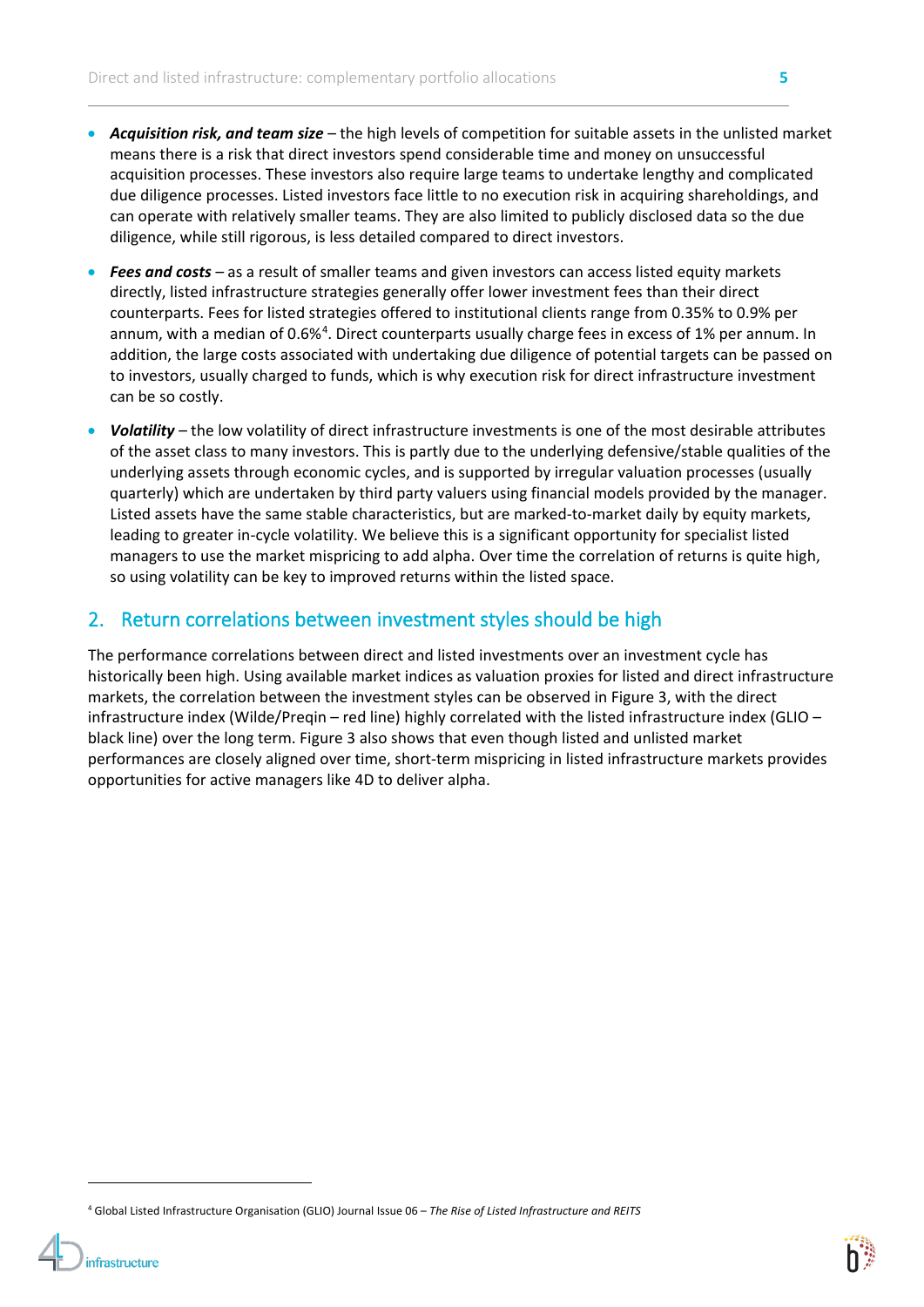

*Figure 3: Listed vs unlisted asset performance over time*

## 3. Is there a valuation dislocation between direct and listed infrastructure investments?

Anecdotally it feels that the intense competition for private infrastructure acquisitions over the past 10-15 years has resulted in execution valuation metrics in excess of that of trading peers. We have looked to test if there is any validity to this by analysing EV/EBITDA transaction multiples against the average of trading peers across infrastructure sub sectors. In Figure 4 we have plotted the average implied EV/EBITDA multiples by sector over the past five years for listed infrastructure by sector, against the same implied multiple for select direct investment transactions across sectors over the same timeframe. Our key takeaway from this analysis is that there appears to have been a clear valuation dislocation between listed trading multiples and direct infrastructure transactions, across all infrastructure sectors over the analysed period.

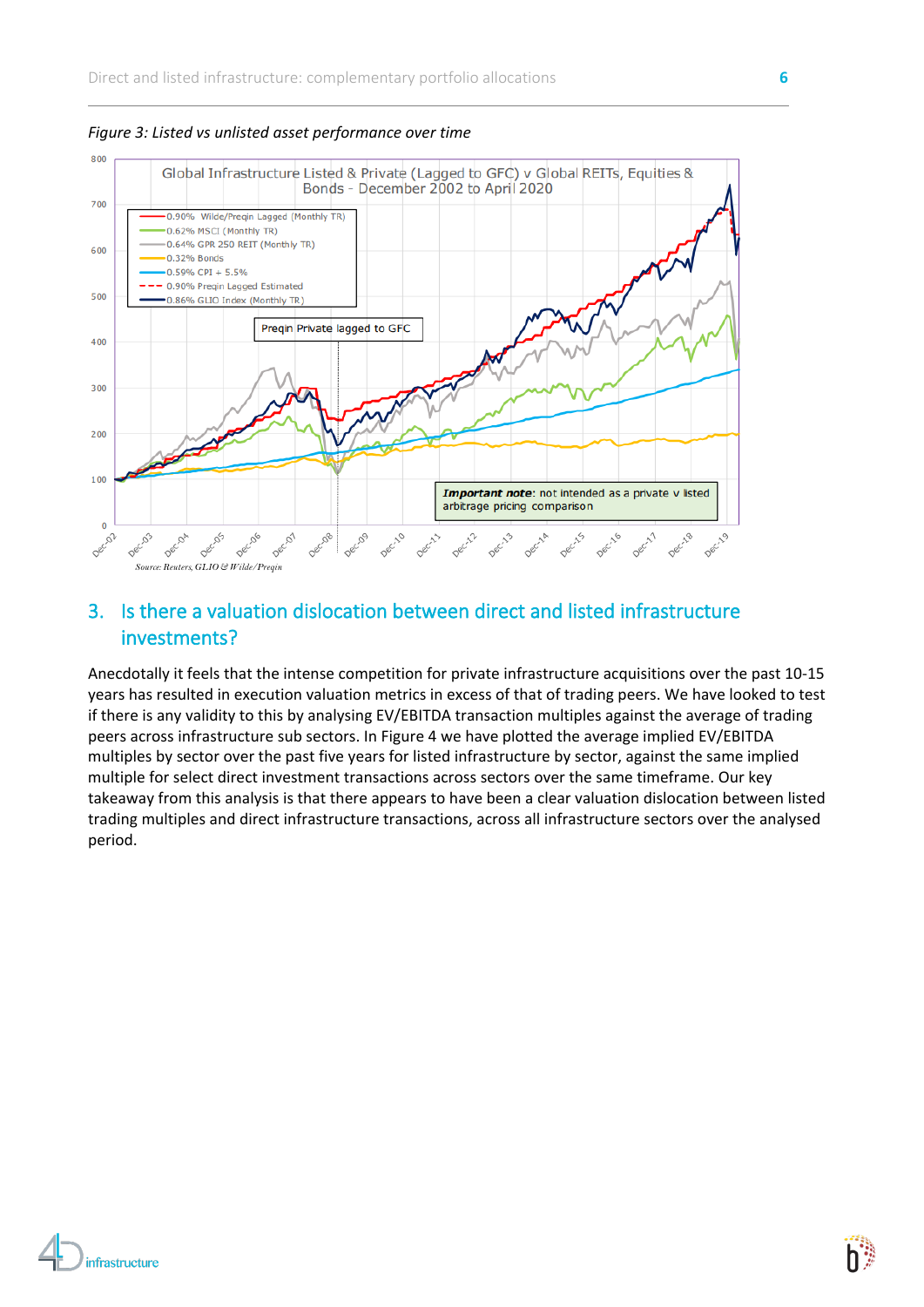

*Figure 4: Listed vs unlisted valuation multiples: 2015 - 2020*

We then looked to analyse the relative valuations between listed infrastructure stocks and market transactions within specific sectors. We compared the average trading range within the airport (user pay) and water (utility) sectors over the past 10 years with direct investment transaction multiples within those sectors. Figure 5 confirms our view that the vast majority of private transactions occur at multiples towards the top end or above the range of listed valuation multiples.

*Figure 5: Airport and water transaction multiples: 2010-2020*





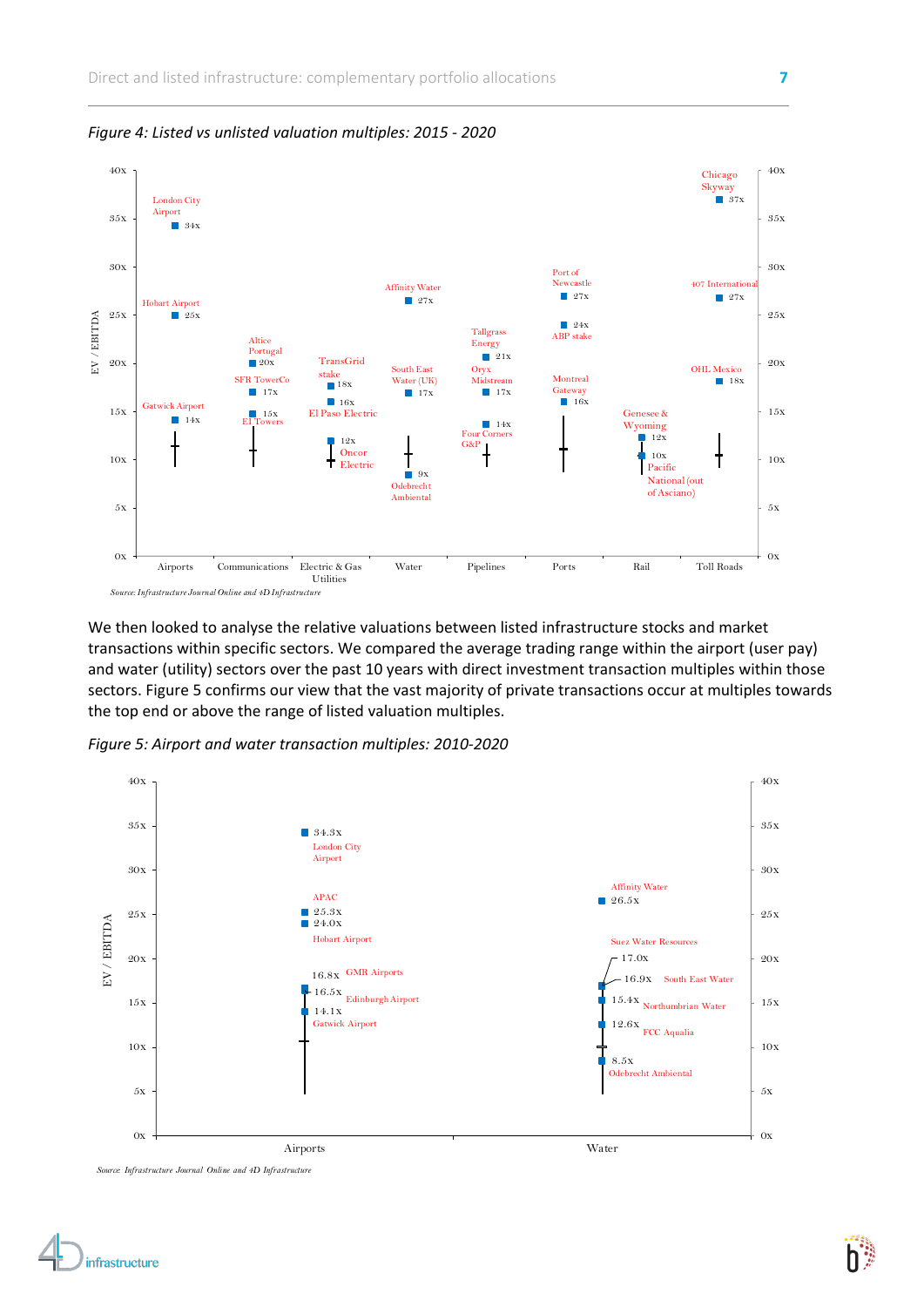## 4. Why is the direct infrastructure market paying more for assets than listed?

Based on our conclusion that direct infrastructure investments have been transacting at significant premiums to their listed counterparts, the key question is: why does this dislocation exist?

- *Scarcity of operational assets (brownfield and cashflow generating)* as outlined above, the illiquid nature of direct infrastructure investment, coupled with a more concentrated asset portfolio, means these investors target assets with immediate cashflow generation capability. Greenfield/development projects represent a huge growth opportunity for the infrastructure sector. However, these assets don't generate immediate cashflow, so are less attractive to the direct investor.
- *Continued massive flows of investor capital looking for deals –* investors are continually drawn to the low volatility, cash yielding characteristics of direct infrastructure which sees a growing queue of capital looking for a deal. Direct investors need to put this capital to work, so could be willing to accept a lower return or utilise higher gearing in structuring a deal in order to generate returns for this cash queue.
- *Lower return thresholds in low interest rate environments* low global interest rates have lowered required returns for all investors (both direct and listed), facilitating higher multiples being paid to acquire assets. For listed operators, while return benchmarks have also lowered, they remain higher than direct return thresholds due to the requirements of their listed investor base (market equity risk premiums) and as such the lower cost of capital and higher valuations paid by direct infrastructure investors may be somewhat justified.
- **Paying a premium for management control or influence** it's not clear if this adds value to the investment, but it certainly appears that direct investors are willing to pay for it. Due diligence of management teams is important for listed investors, whereas direct investors may look to install their own teams or influence management from Board positions.
- *Ability to gear up an unlisted asset further* post acquisition, direct investors have utilised higher gearing levels to improve equity returns (as mentioned they are more tolerant of higher gearing than listed investors). While listed operators have historically utilised the same structuring, many came unstuck in the GFC as a result of equity market falls (e.g. Babcock and Brown) and the practice is now less aggressively utilised.
- *Possibility that direct infrastructure investors and managers have a better appreciation of the defensive qualities of infrastructure assets than listed market investors* – there are still very few listed infrastructure companies with share registries that are majority comprised of industry specific listed infrastructure managers. Instead, registries are dominated by a broader, generalist equity investor pool including infrastructure specialists. In contrast, direct infrastructure investors are specialists in the asset class, which arguably gives them greater confidence in the premium valuations paid compared to generalist equity investor valuations. We believe this represents a real opportunity for dedicated listed infrastructure managers to add significant alpha both on a relative and absolute basis.

## 5. COVID-19 compounding the valuation gap

The COVID-19 pandemic pushed the international economy into recession and cut a swathe through global equity markets. From 21 February through to the end of March 2020, the US S&P 500 equity index was down 23.2% and the MSCI World index was down 23.1%.

Listed infrastructure was certainly not immune to this value erosion, with the recognised infrastructure indices down 18-32% over the same period. This price volatility could continue for a while yet, until it becomes clearer that health authorities around the world are getting on top of the outbreak. However, it is important to remember that infrastructure is a very long duration asset with a 5-10+ year investment horizon. Once we move past the worst impacts of the virus and the world's economy returns to a more stable environment, all forms of infrastructure will be integral to the economic recovery and returning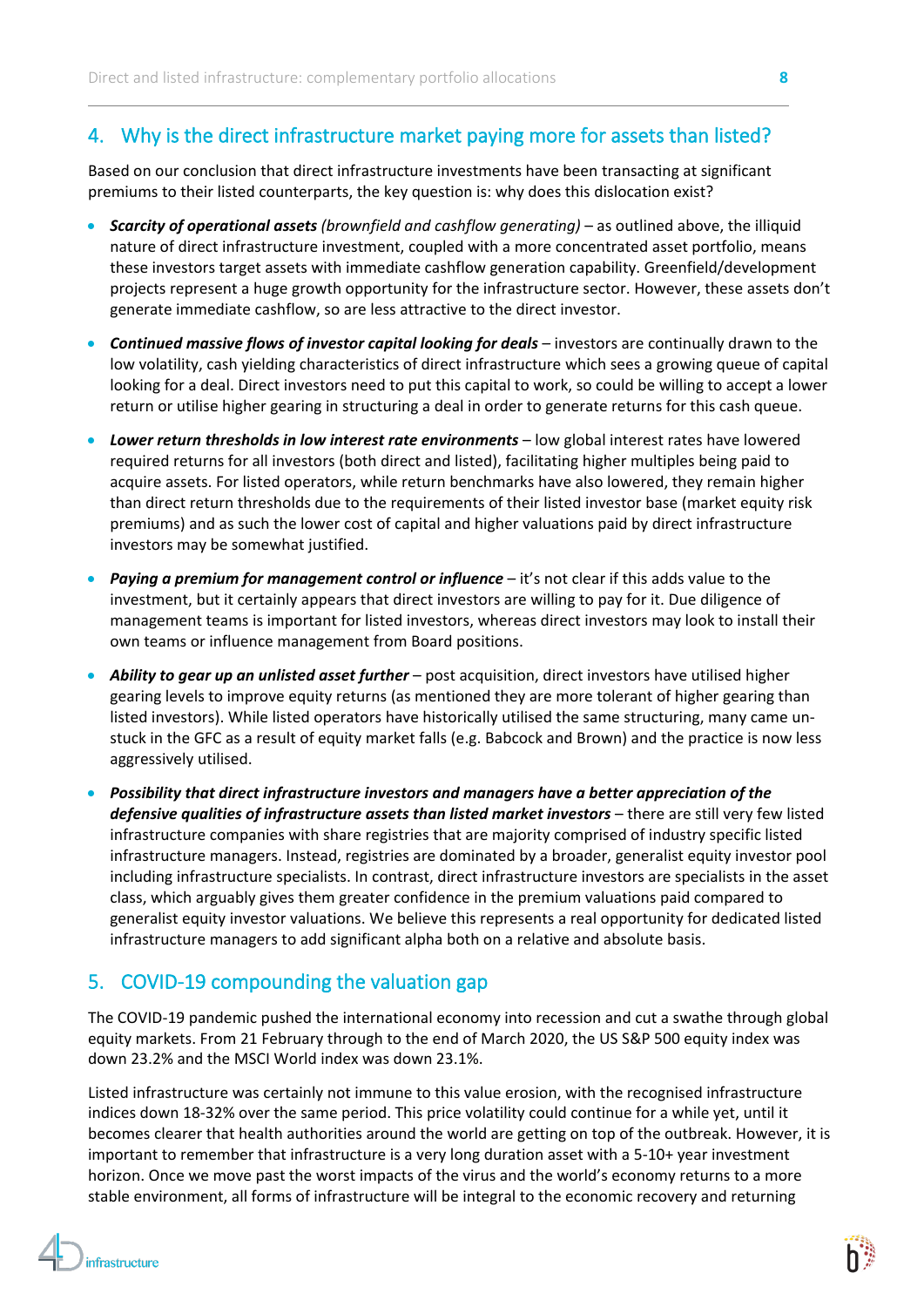society to 'situation normal'. There is no global growth recovery without roads, railways, pipelines, power transmission networks, communication infrastructure, ports and airports<sup>[5](#page-8-0)</sup>.

Unlisted infrastructure players have also recently assessed the impact of COVID-19 and adjusted their asset valuations down, but by a much smaller percentage than the listed market falls. For example, the media has reported:

- Australia's *Unisuper* has cut the value of its holdings in unlisted infrastructure by 6% (this investment portfolio includes the Brisbane and Adelaide airports); and
- *AustralianSuper*, the nation's largest super fund, has cut the value of the unlisted assets on its books by 7.5% (which includes infrastructure).

We believe the real fundamental valuation impact of the COVID-19 pandemic on these assets is more closely aligned with the unlisted valuation shift. There is clearly a significant near-term earnings impact for some of the infrastructure sectors, namely airports, toll roads and other *User Pay* sectors that justifies a cut to valuations. However, the longer-term fundamentals of the stocks/sector suggest the listed market has completely oversold these assets on what we consider to be an event-driven earnings shock. We believe this will prove to be a buying opportunity for these assets if investors can look through the near-term earnings hit.

Using an airport as an example, short-term investors valuing an airport on a one-year price-to-earnings (PE) multiple will be slashing their target prices as the one-year earnings outlook is dramatically cut as a result of the COVID-19 driven grounding of flights. However, infrastructure is a very long duration asset class, which should be valued with a recognition of its implicit longer-term cashflow generation. As discussed, 4D values these assets using a long-term DCF methodology to determine intrinsic fair value. While a one-year earnings (cash flow) hit will impact this valuation, with asset lives of 50+ years a one-year hit does not justify the significant drop in value that equity markets have attributed. We believe that while COVID-19 is causing significant disruption and earnings impacts globally, it will resolve and life will return to a new normal. We also believe the long-term structural opportunity for airports remains intact and very strong – traffic will recover and with it, earnings and cashflow.

We believe this widening value disconnect between listed and unlisted valuations represents a significant opportunity for listed infrastructure investors.

## 6. The competition for assets could prove to be a sector overhang

Infrastructure as an asset class is increasingly on the radar of investors and their advisers. Its defensive attributes, coupled with a significant global growth opportunity as a result of decades of underspend and the changing dynamics of the global population, create an attractive long-term thematic for the sector which is intact despite the near-term concerns of COVID-19. Despite the huge investment need, competition for operational assets remains strong and in the near term could prove to be a sector overhang, which is something we are monitoring closely.

As outlined at the start of this paper, the capital flow from institutional investors to direct infrastructure is expected to surpass \$1 trillion by 2023. The 4D defined listed infrastructure universe by market capitalisation is also growing rapidly, from <\$2trn in 2006 to ~\$4trn at the end of 2019, as more and more specialised operators look to capitalise on the asset fundamentals and build for the future in supportive low interest rate environments like the present. Examples of infrastructure managers which have raised significant capital over the past 12 months include:

- *Ardian announced it raised US\$19 billion blind pool and co-investment in June 2020*
- *Brookfield announced it raised US\$20 billion in February 2020*

<span id="page-8-0"></span><sup>&</sup>lt;sup>5</sup> See [4D Global Matters 26: 'Buy'](https://www.bennelongfunds.com/insights/372/global-matters-global-listed-infrastructure) time looming? (April 2020)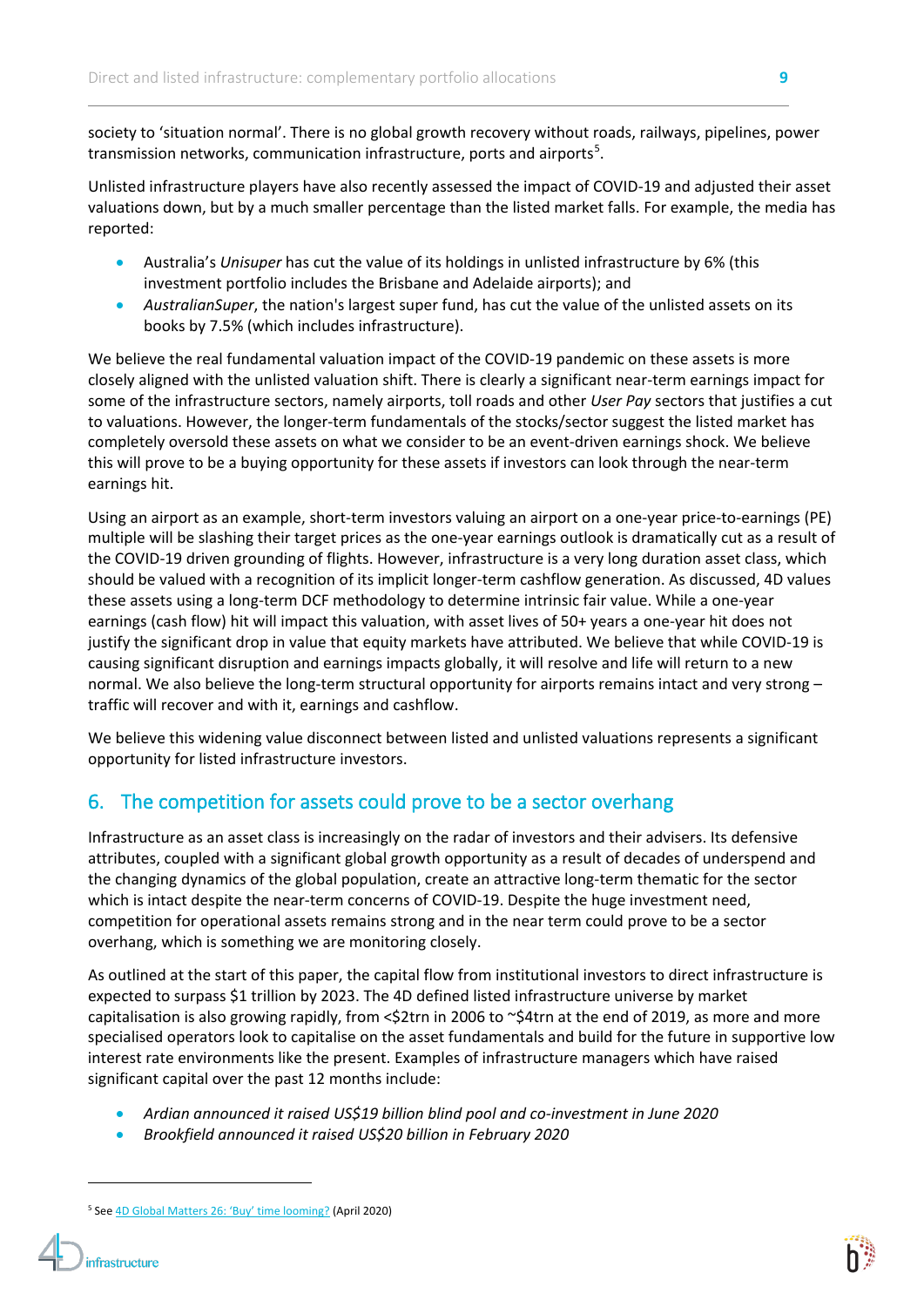#### • *Blackstone announced it raised US\$14 billion in July 2019*

The amount of capital competing to be invested may come with an increase in investor risk, and potentially increasing activity within and between the direct and listed investment pools. This could result in suboptimal outcomes for investors, namely:

- 1. Capital may get stuck in long commitment queues as managers can't put it to work (estimated by the Global Listed Infrastructure Organisation (GLIO) at +\$100 billion);
- 2. Management teams look to invest in opportunities outside their core business strategy. This is often to drive growth to achieve financial remuneration incentive targets, when core business growth drivers are more difficult to come by;
- 3. Management teams/managers starting to look further up the risk/return spectrum for acquisition targets due to high competition for core infrastructure investments:
	- a. "Core +" and "Core ++" assets can generate immediate cashflow but expose investors to greater and different risks than they would expect from traditional infrastructure (examples include bus networks; service stations; waste management (garbage trucks and dumps); data centres; land titles businesses; and student accommodation)
	- b. New builds which carry greenfield risk (construction and ramp up risk) with a lag to cash flows; and
- 4. Acquirers increasingly look to equity markets for private transactions even paying a significant premium to current listed equity valuations would see multiples below recent unlisted transactions:
	- a. Already evidence of unlisted managers targeting listed assets IFM/OHL Mexico, IFM/Vienna Airport, Brookfield/Arteris. Listed company management teams often facilitate these transactions to trigger "change of control" incentives in their remuneration packages
	- b. The listed market operators seeking growth have turned to acquire peers rather than competing for unlisted transactions, e.g. Atlantia/Abertis deal, Enagas (with unlisted partners)/Tallgrass transaction, NextEra's reported interest in Evergy
	- c. Listed operators' open registries become a risk to take out particularly where markets have oversold assets on short-term risks (COVID-19) and while interest rates remain low. We see this as a real risk to our universe at present, with cash rich direct investors looking for opportunities to invest capital.

We are very conscious of the increased competitive dynamic and see it as a core risk to the asset class, particularly given the ease of access to plentiful and cheap capital. As such we assess each stock in our universe on strategy and capital discipline to ensure our investors are gaining exposure to what we consider to be core infrastructure characteristics acquired at valuations that earn a viable return over the asset life.

## **Conclusion**

Both direct and listed infrastructure investment styles offer benefits to investors in their defensive, predictable earnings through economic cycles, low volatility, stable cashflow generation, and long-term growth. They both invest in fundamentally the same assets (if not exactly the same assets). Direct infrastructure investment offers investors lower volatility and greater management control, which is very attractive to some institutional investors like superannuation/pension funds and sovereign wealth funds. However, this lower volatility and management influence comes with illiquidity, higher gearing levels, higher costs/fees and more concentration. By contrast, listed exposure provides investors liquidity, increased asset and geographic diversity, and lower fees – but with significantly higher in-cycle volatility.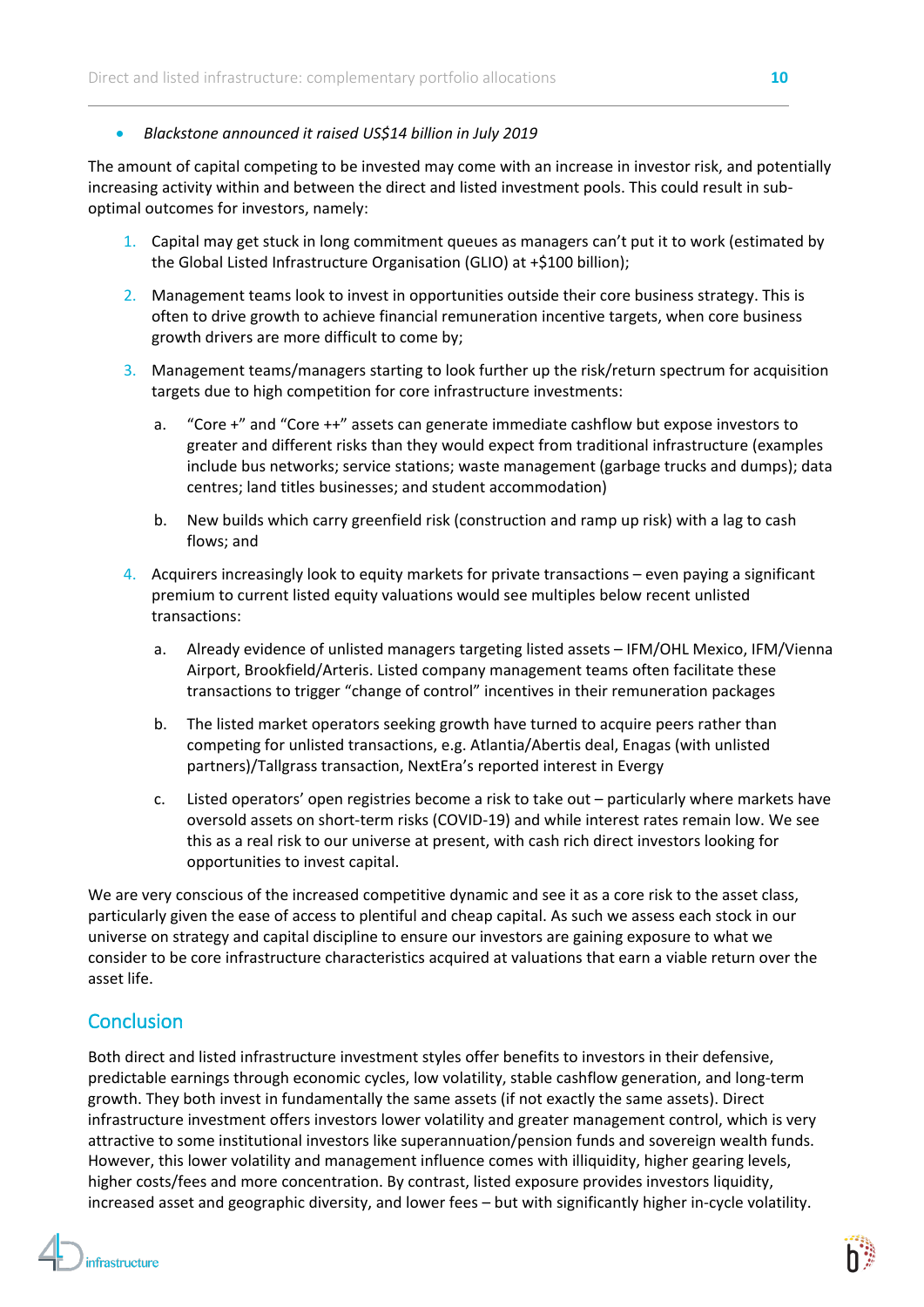The infrastructure asset class continues to experience large capital inflows from institutional and retail investors alike. This capital flow has increased competition for suitable investment targets in both direct and listed markets. Investors need to be wary of perverse outcomes as managers of capital struggle to find suitable investment opportunities that fit the investment criteria of infrastructure. These include capital being held up in long commitment queues; managers looking for investment/growth outside the core definition of infrastructure; and assets transitioning between listed and private markets to the detriment of one investor type.

We at 4D believe that both direct and listed infrastructure offer compelling investment attributes that make them both suitable as a long-term allocation for investors. We also believe that a balance between direct and listed exposure is optimal in portfolio construction. This provides investors with the same infrastructure exposure, but with a balanced mix of complementary style-specific qualities.

In the current environment, with listed infrastructure prices offering very attractive value as a result of the depressed equity market conditions, we believe timing supports allocations to listed infrastructure markets. In this market, specialised managers like 4D have the opportunity to generate alpha returns as a result of the market dislocation.

#### **For more insights from 4D Infrastructure, visit [4dinfra.com](http://www.4dinfra.com/)**

This information is issued by Bennelong Funds Management Ltd (ABN 39 111 214 085, AFSL 296806) (BFML) in relation to the 4D Global Infrastructure Fund and 4D Emerging Markets Infrastructure Fund. The Funds are managed by 4D Infrastructure, a Bennelong boutique. This is general information only, and does not constitute financial, tax or legal advice or an offer or solicitation to subscribe for units in any fund of which BFML is the Trustee or Responsible Entity (Bennelong Fund). This information has been prepared without taking account of your objectives, financial situation or needs. Before acting on the information or deciding whether to acquire or hold a product, you should consider the appropriateness of the information based on your own objectives, financial situation or needs or consult a professional adviser. You should also consider the relevant Information Memorandum (IM) and or Product Disclosure Statement (PDS) which is available on the BFML website, bennelongfunds.com, or by phoning 1800 895 388 (AU) or 0800 442 304 (NZ). BFML may receive management and or performance fees from the Bennelong Funds, details of which are also set out in the current IM and or PDS. BFML and the Bennelong Funds, their affiliates and associates accept no liability for any inaccurate, incomplete or omitted information of any kind or any losses caused by using this information. All investments carry risks. There can be no assurance that any Bennelong Fund will achieve its targeted rate of return and no guarantee against loss resulting from an investment in any Bennelong Fund. Past fund performance is not indicative of future performance. Information is current as at the date of this document. 4D Infrastructure Pty Ltd (ABN 26 604 979 259) is a Corporate Authorised Representative of BFML.